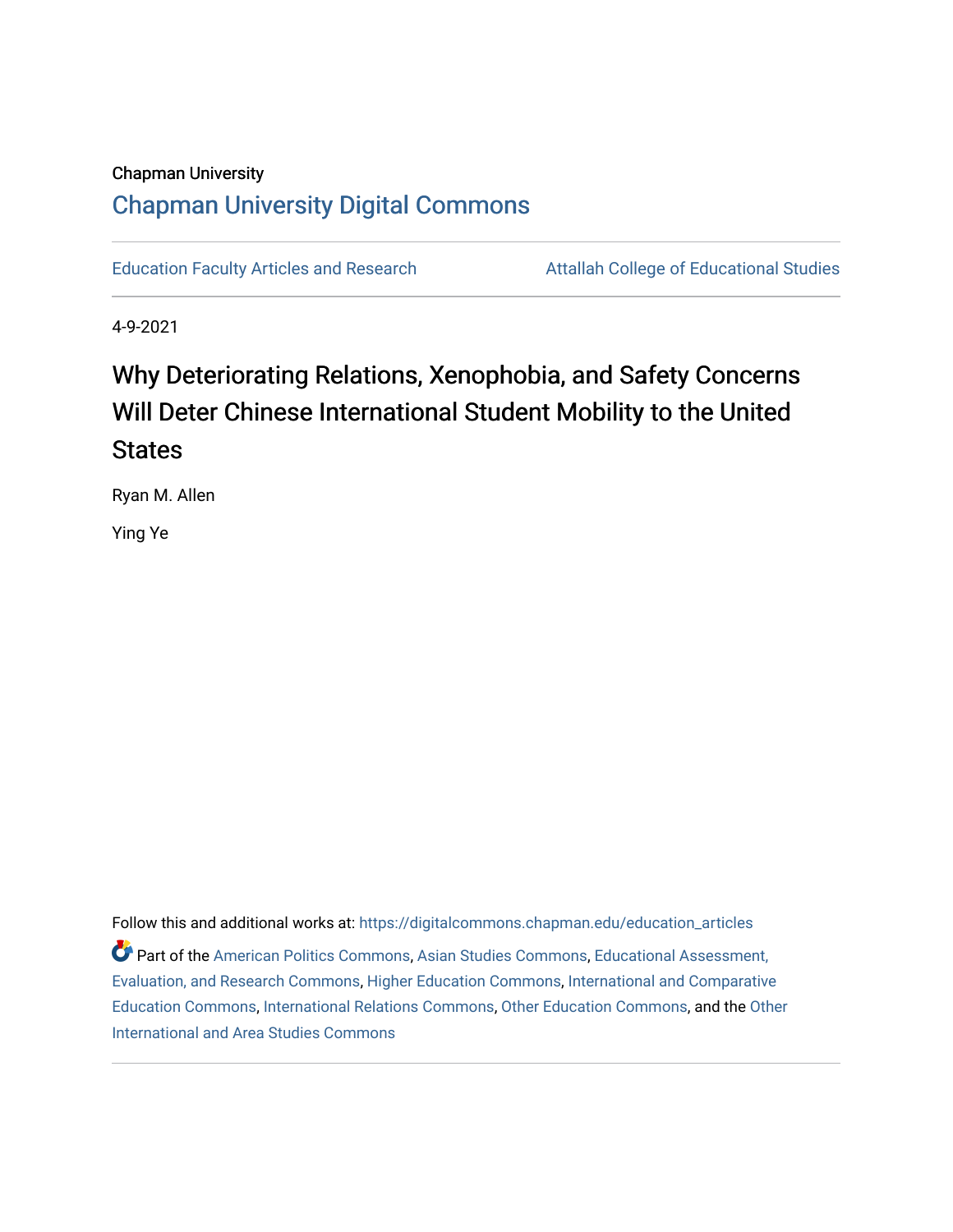### Why Deteriorating Relations, Xenophobia, and Safety Concerns Will Deter Chinese International Student Mobility to the United States

### **Comments**

This article was originally published in Journal of International Students, volume 11, issue 2, in 2021. <https://doi.org/10.32674/jis.v11i2.3731>

This scholarship is part of the [Chapman University COVID-19 Archives](https://digitalcommons.chapman.edu/covid-19_archives/).

### Creative Commons License



This work is licensed under a [Creative Commons Attribution-Noncommercial-No Derivative Works 4.0](https://creativecommons.org/licenses/by-nc-nd/4.0/) [License](https://creativecommons.org/licenses/by-nc-nd/4.0/).

Copyright Journal of International Students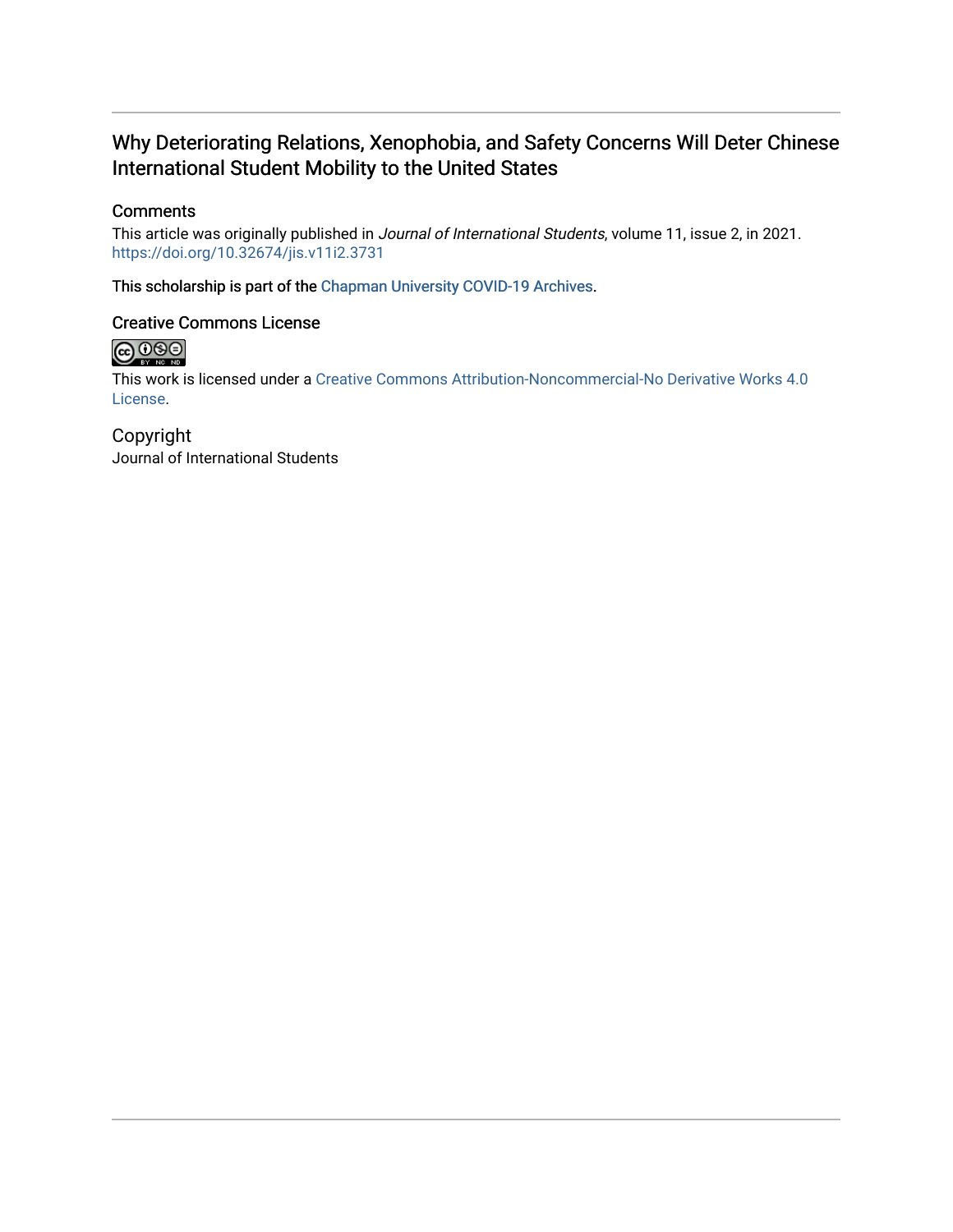#### *Editorial*



© *Journal of International Students* Volume 11, Issue 2 (2020), pp. i-vii ISSN: 2162-3104 (Print), 2166-3750 (Online) doi: 10.32674/jis.v11i1.3731 ojed.org/jis

## **Why Deteriorating Relations, Xenophobia, and Safety Concerns Will Deter Chinese International Student Mobility to the United States**

Ryan M. Allen *Chapman University, USA*

Ying Ye *Shanghai Normal University, China*

#### **ABSTRACT**

Collaborations between American and Chinese universities have been critical to global knowledge production. Chinese students accounted for over a third of all international students in the United States prior to COVID-19, but the pandemic paused most global mobility in 2020. We argue that this international mobility to the United States will not fully recover if larger stressors are left unaddressed. First, relations between the United States and China have deteriorated in recent years, especially under the Trump administration, with growing suspicion against Chinese researchers and scholars. Second, viral acts of violence and anti-Asian incidents have painted the United States as unsafe for Chinese students. Finally, given the mismanaged response to the pandemic, it may take years before trust returns from abroad. While the Biden administration has promised to curb some of these issues, the perceptions of the United States may have been permanently altered, especially as China has improved its domestic higher education sector in recent years.

**Keywords:** Chinese students, COVID-19, student mobility, xenophobia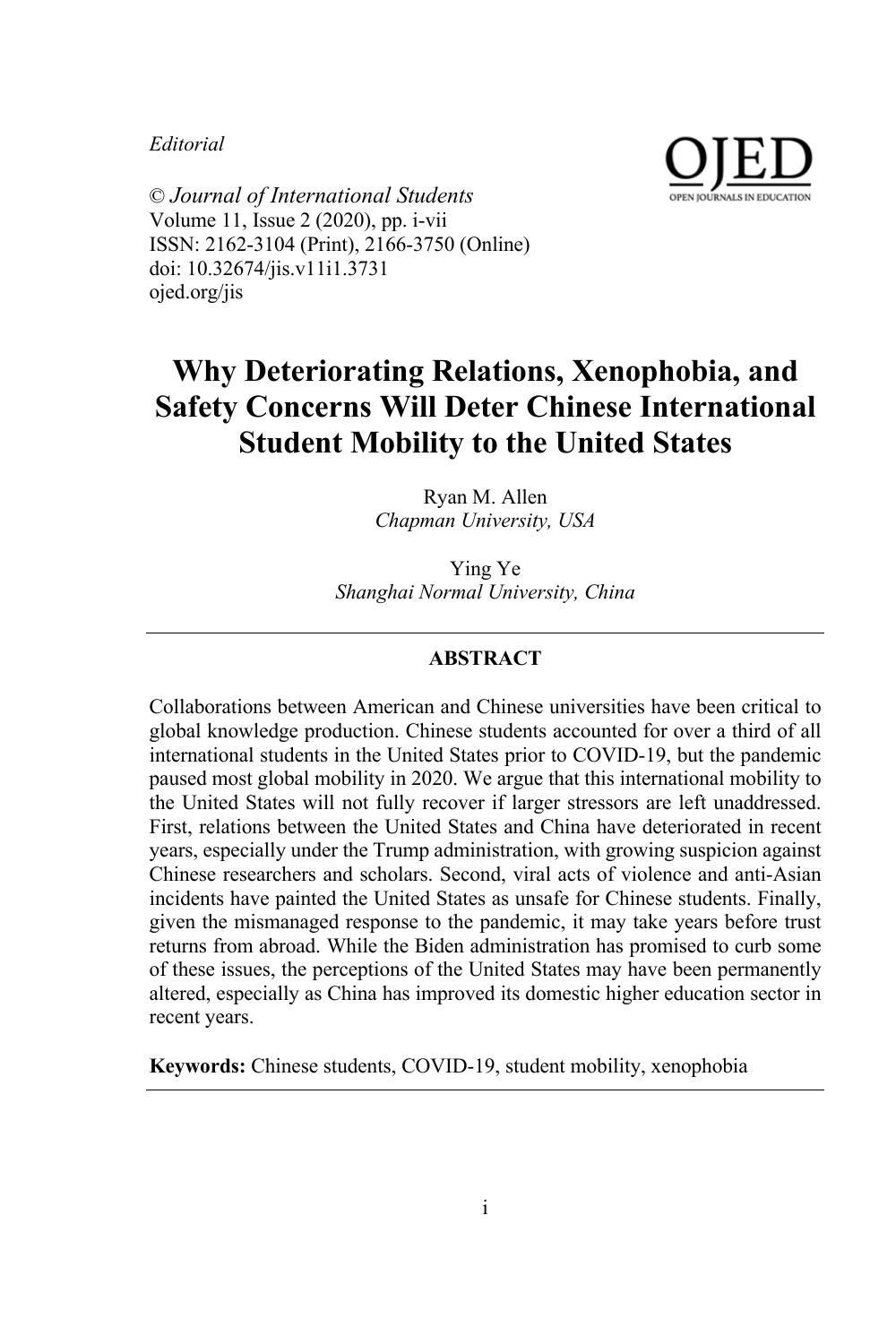#### **INTRODUCTION**

China is the largest sender of international students to the United States, accounting for over 372,000 students in the academic year before COVID-19 hit (Institute of International Education, 2020). This means that roughly one out of every three international students studying on American campuses came from China, contributing over \$15 billion to the U.S. economy every year (Malden & Stephens, 2020). Lee and Haupt (2019) showed that collaborative research by American and Chinese scientists has dramatically risen in recent decades, while Evans et al. (2020) argued that joint research efforts will need to be amped up to stave off the next global pandemic. Due to the level of engagement, the relationship between China and the United States is the most consequential for the American higher education sector. But the relationship has been threatened in recent years due to a variety of reasons, and not only because of the pause in global mobility related to COVID-19.

One weekend defined a culmination of these larger issues in the relationship. On the weekend after January 9, 2021, Americans, still locked in quarantine for almost a year, were reeling from the shocking footage of rioting and insurrection at the nation's capitol building. The images also shocked people in China, but attention that weekend was centered on Yiran Fan, a Chinese international student murdered in Chicago during a random rampage in the city. Together these events highlighted the poor management of the COVID-19 crisis, disgraceful imagery of riots, and tangible threats of gun violence—reinforcing the idea that the United States is dangerous, unpredictable, and unwelcoming—not exactly an ideal location to study for international students.

The election of Donald Trump was particularly damaging to international higher education in the United States, with the Muslim ban, increased vetting of student visas, and general antiforeigner rhetoric. Rose-Redwood and Rose-Redwood (2017) said that the "travel ban had the effect of undermining this core mission of higher education" (p. iii). While many hoped that the Biden administration could reset the sector, the lingering effects stemming from Trump and other controversies cannot be easily mended, particularly with China. In this commentary, we argue that international student engagement will not fully recover from the pause in mobility due to the pandemic if these larger stressors are left unaddressed.

#### **U.S.–China Relations**

Trump campaigned on taking a harder stance against China and enacted a series of targeted policies against the nation, such as tariffs on certain goods. At one point, Trump even considered banning Chinese students from coming to American universities, but eventually decided against the measure (Sevastopulo & Mitchell, 2018). However, the administration did add restrictions to some graduate students and canceled visas for roughly 1,000 students and researchers with reported connections to the military (Mervis, 2018). These reactions were part of growing distrust toward Chinese scientists and researchers, with loud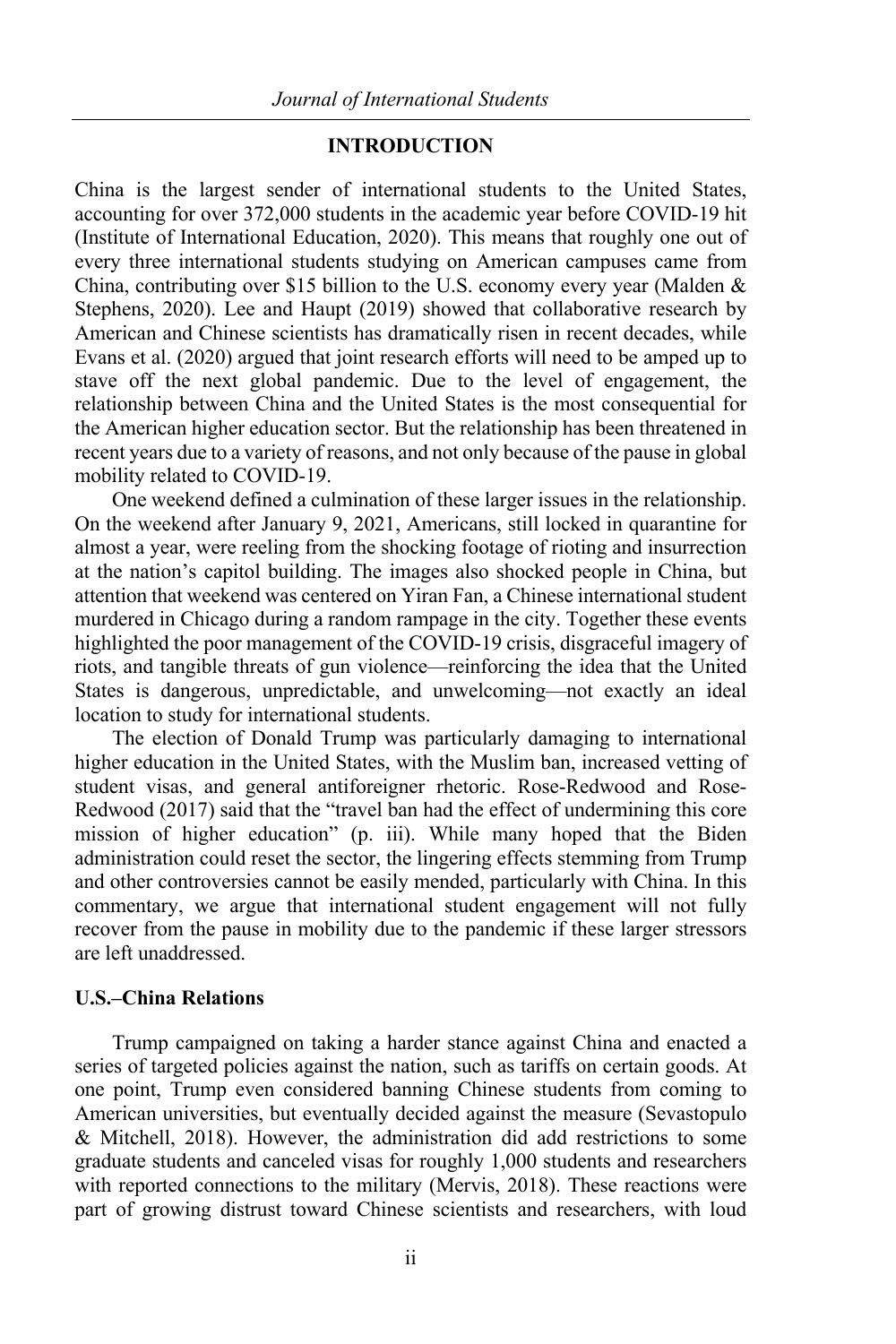accusations of spying. Even before Trump, Confucius Institutes had been continually targeted by American policymakers as a kind of catch-all boogeyman for espionage. Headlines have been made about researchers being arrested for hiding their inclusion with China's Thousand Talents Plan when receiving federal government grants. In some cases, though, missing from the conversation wasthat the researchers also did not disclose programs with other countries like South Korea or Japan (U.S. Department of Justice, 2021).

Exacerbated by the Trump administration's rhetoric, the sentiments only worsened with the global outbreak of COVID-19. When the pandemic began, Trump blamed China for failing to contain the virus early on, insisting on calling it the "Chinese virus" and demanding that the Chinese government "pay a big price" for letting it happen (as quoted by Walsh, 2020). Devlin et al. (2020) reported that during the height of the pandemic, Americans' unfavorable views of China reached record levels. Tangibly throughout the lockdown, anger and suspicion boiled over with a spike in racist and xenophobic attacks against Chinese people or other Asians mistaken for Chinese, which were only fueled by bombastic rhetoric from the Trump administration and other U.S. officials. In this environment, Chinese students have faced increased scrutiny at U.S. airports, been labeled as technology thieves, and harassed due to national origin.

#### **Safety**

Safety has been a concern for international students in the United States (Nicholls, 2018). Uncertainties and distance breeds anxieties, and the ubiquity of guns and high-profile shootings have undoubtedly shaped students' and parents' perceptions of security in American schools. But cameras and smartphones have inundated feeds with images and news of violence like never before, bolstering fears that have been prevalent in the past. Now, protesters and even rioters routinely livestream or post to social media, which is viewed across the world, sometimes losing important contextual information. For instance, the summer protests of 2020 were bookended by the riots at the Capitol, sending the signal that the United States is not only dangerous but also unstable. Even if these incidents were isolated or focused, the viral nature of the imagery puts them in the palm of every parent with a child studying abroad.

These threats are exacerbated for Chinese students due to the anti-Chinese sentiments rising in recent years on and around campuses (Ma, 2020). While apparently random, the death of Yiren Fan at the University of Chicago only made these images all too real for prospective international students. Furthermore, there have been other hate crimes against Asian Americans stemming from misplaced xenophobia connected to China. These events and others like it, such as the Atlanta spa shooting, have made violence against Asians a salient issue. It is easy to understand how Chinese parents or students would ask: What if that was me? What if my son got caught in a riot? How can I know my daughter will be safe? Even if American campuses are generally safe, there is a sense that the entire United States is dangerous. Students and parents feel their safety could be at risk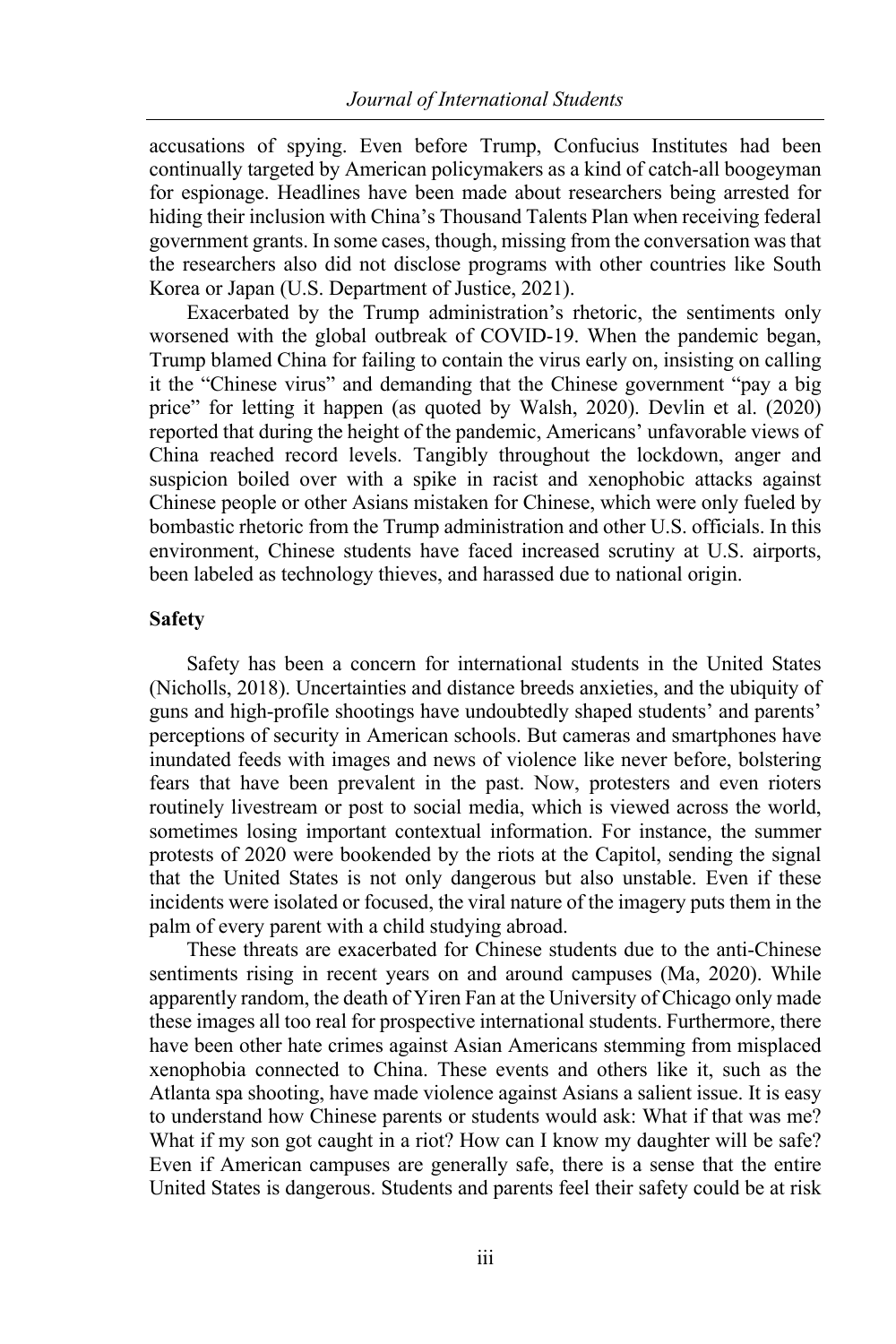at any time. Under such circumstances, we wonder how many Chinese parents would agree to send their children to study under such conditions.

#### **Handling of COVID-19**

The mismanagement of COVID-19 in the United States has led to a staggering number of deaths and an elongated pandemic. The world has noticed. People in China have watched the reckless, inept approach that American leaders have taken in dealing with the virus and could only compare to the coordinated, serious efforts by their own government. The clips of antimask protests or public freak-outs against basic precautions were not isolated to the internet in the United States; they have been shared and mocked on WeChat and other social media. In contrast, China took the most stringent prevention and control measures to prevent the spread of the epidemic. Residents were required to wear masks in public places, lockdowns were enforced, and contract tracing/testing was implemented nationally. Wuhan, Hubei province in China, where the epidemic situation was the most severe, returned to some normalcy after a few months of lockdown. People there were allowed to leave the city if they held a green health code, meaning no contact with any infected or suspected COVID-19 cases. It is because of such an aggressive response that hundreds of thousands of people in China were prevented from contracting the virus. Even with the vaccine rollout underway, the comparative death tolls in the United States have been staggering.

#### **MOVING FORWARD**

Given the importance of this relationship, American universities must work to gain back the trust of Chinese students, and much of this work must go beyond singular institutions. The rollout of the vaccine is a major test for the United States in the eyes of the world. Many stakeholders are hoping for a return to some normalcy by the Fall 2021 semester, unpausing the global mobility freeze. Given the last year, though, there are still those who will remain skeptical, and it may take years before that trust returns from abroad. If society does open back up, some of the unrest may subside. Likewise, the Biden administration has already shown a more subdued approach to the presidency, which should be felt by other people around the world. While some incidents will always occur, the shocking and unprecedented scenes from the last year could make way for calmer imagery.

Similarly, Biden has already released a Presidential Memorandum order condemning the anti-Asian sentiments that plagued most of 2020 and beyond ("Condemning and Combating Racism," 2021). While he hasn't promised to reverse all of Trump's policies, the bombastic and unpredictable approach to foreign policy from the previous president has been halted by Biden. However, there are still many officials hawkish on China, such as Republican Senator Tom Cotton, who recently proposed a new ban on Chinese students in certain STEM areas, more intense visa vetting, and the severance of ties with Chinese universities nationally (Cotton, 2021). Even Biden's nominee for CIA director, William J. Burns, suggested that universities should cut ties with Confucius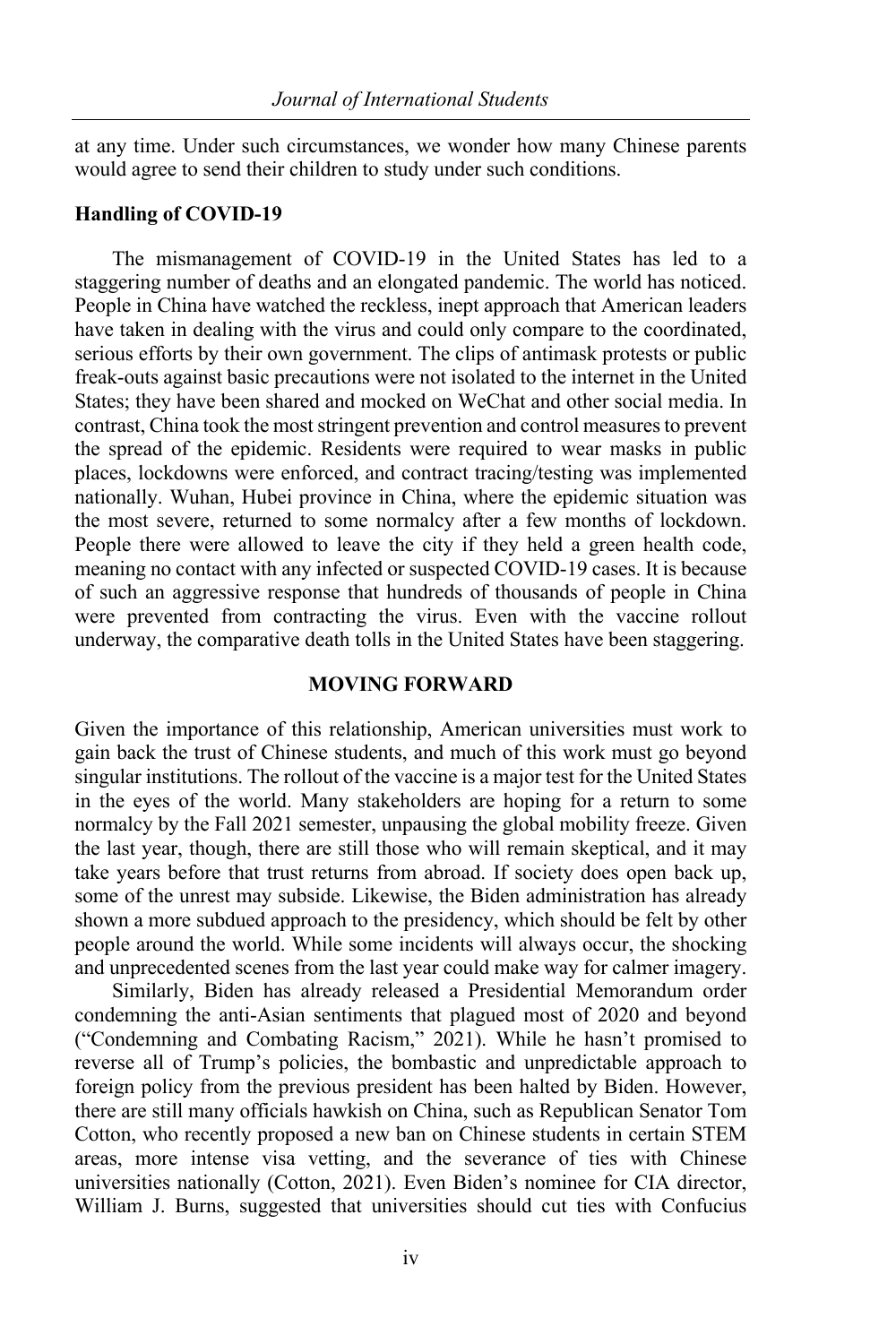Institutes in his Senate hearing (CBS News, 2021). This kind of mistrust from the highest levels trickles down to students and individuals.

Unfortunately, some efforts might be too late, as the image of the United States in China has likely been permanently altered. Chinese students are already taking seriously other locales around the world with friendlier policies, perceived safer environments, and better handling of COVID-19. Furthermore, China's own domestic sector has rapidly improved in terms of international standing in recent years (Allen, 2017). While capacity issues have been a problem, the central government has recently mandated more seats for students in master's programs in Chinese universities (Wang, 2021). Likewise, policymakers have also made efforts to improve various parts of the sector, such as the Teacher Professional Development Center in Shanghai Normal University, a program targeted at improving the quality of private higher education in Shanghai.

Educators did have similar concerns after the attacks on 9/11 precipitated drops in foreign students, but the worries proved to be misplaced and the sector rebounded to record gains only a few years later. However, much of those gains were made from increased Chinese student intake. If the sector hopes to maintain and thrive after COVID-19, the larger relationship between the United States and China must be mended. Stories like Yiran Fan or other viral acts of violence or xenophobia, along with a bombastic foreign policy, will only continue the descent. American higher education certainly did not cause these issues, but the sector will face the brunt of their consequences.

#### **REFERENCES**

- Allen, R. M. (2017). A comparison of China's "Ivy League" to other peer groupings through global university rankings. *Journal of Studies in International Education*, *21*(5), 395–411.
- CBS News. (2021, February 24). *CIA director nominee William Burns questioned at Senate confirmation hearing* [Video]. Youtube. https://www.youtube.com/watch?t=4568&v=smHNSwt9B0M&feature=you tu.be

Condemning and combating racism, xenophobia, and intolerance against Asian Americans and Pacific Islanders in the United States, Presidential Memorandum, No. 2021-02073, 86 FR 7485. (2021, January 26). https://www.federalregister.gov/documents/2021/01/29/2021- 02073/condemning-and-combating-racism-xenophobia-and-intoleranceagainst-asian-americans-and-pacific

- Cotton, T. (2021). *Beat China: Targeted decoupling and the economic long war*. Office of Senator Tom Cotton. https://www.cotton.senate.gov/imo/media/doc/210216\_1700\_China%20Rep ort FINAL.pdf?utm\_campaign=latitude%28s%29&utm\_medium=email&ut m\_source=Revue%20newsletter
- Devlin, K., Silver, L., & Huang, C. (2020, April 21). U.S. views of China increasingly negative amid Coronavirus outbreak. *Pew Research Center*.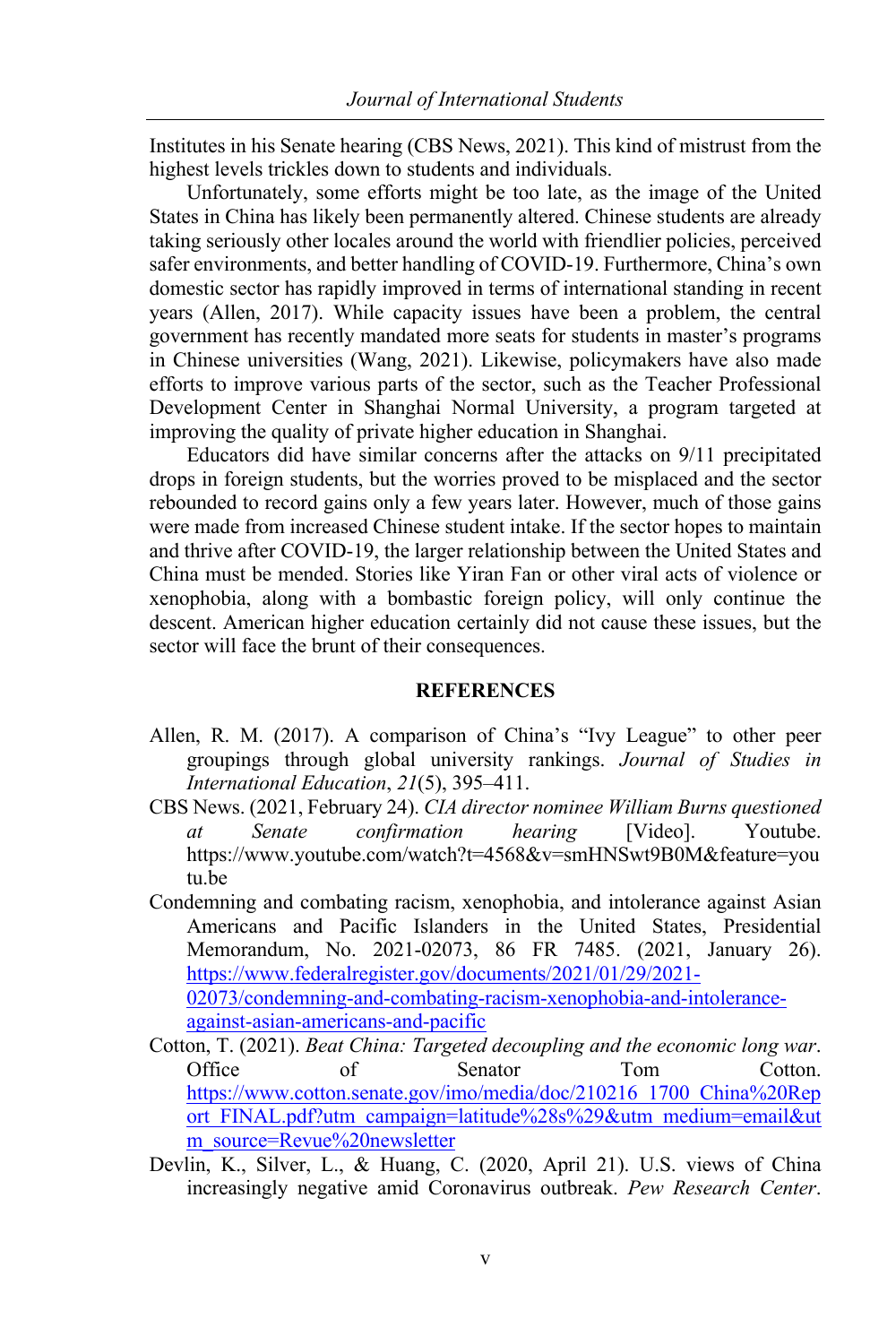https://www.pewresearch.org/global/2020/04/21/u-s-views-of-chinaincreasingly-negative-amid-coronavirus-outbreak/.

- Evans, T. S., Shi, Z., Boots, M., Liu, W., Olival, K. J., Xiao, X., Vandewoude, S., Brown, H., Chen, J.-L., Civitell, D. J., Escobar, L., Grohn, Y., Li, H., Lips, K., Liu, Q., Lu, J., Martinez-Lopez, B., Shi, J., Shi, X., … Getz, W. M. (2020). Synergistic China–US ecological research is essential for global emerging infectious disease preparedness. *EcoHealth*, *17*(1), 160–173.
- Institute of International Education. (2020). *Open Doors fast facts 2020*. https://opendoorsdata.org/fast\_facts/fast-facts-2020/
- Lee, J. J., & Haupt, J. P. (2019). Winners and losers in US-China scientific research collaborations. *Higher Education*, *80,* 57–74.
- Ma, Y. (2020). *Ambitious and anxious: How Chinese college students succeed and struggle in American higher education*. Columbia University Press.
- Malden, K., & Stephens, S. (2020). *Cascading economic impacts of the COVID-19 outbreak in China* [Staff Research Report]. US-China Economic and Security Review Review Commission. https://www.uscc.gov/sites/default/files/2020- 04/Cascading\_Economic\_Impacts\_of\_the\_Novel\_Coronavirus\_April\_21\_2 020.pdf
- Mervis, J. (2018, June 11). More restrictive US policy on Chinese graduate student visas raises alarm. *Science*. doi:10.1126/science.aau4407
- Nicholls, S. (2018). Influences on international student choice of study destination: Evidence from the United States. *Journal of International Students*, *8*(2), 597–622.
- Rose-Redwood, C., & Rose-Redwood, R. (2017). Rethinking the politics of the international student experience in the age of Trump. *Journal of International Students*, *7*(3), i–ix.
- Sevastopulo, D., & Mitchell, T. (2018). US considered ban on student visas for Chinese nationals. *Financial Times*. https://www.ft.com/content/fc413158 c5f1-11e8-82bf-ab93d0a9b321
- U.S. Department of Justice (2021). *Senior NASA scientist pleads guilty to making false statements related to Chinese Thousand Talents Program participation and professorship.* U.S. Attorney's Office, Southern District of New York. https://www.justice.gov/usao-sdny/pr/senior-nasa-scientist-pleads-guiltymaking-false-statements-related-chinese-thousand
- Walsh,J. (2020, October 8). Trump is demanding China pay 'big price' for Covid-19. *Forbes*. https://www.forbes.com/sites/joewalsh/2020/10/08/trump-isdemanding-china-pay-big-price-for-covid-19/?sh=5c6fc77c41c8
- Wang, V. (2021, January 18). China's college graduates can't find jobs. The solution: Grad school. *The New York Times*. https://www.nytimes.com/2021/01/18/business/china-graduate-schoolwhite-collar.html

**RYAN M. ALLEN,** PhD, is an assistant professor at Chapman University's Donna Ford Attallah College of Educational Studies. He primarily works with the